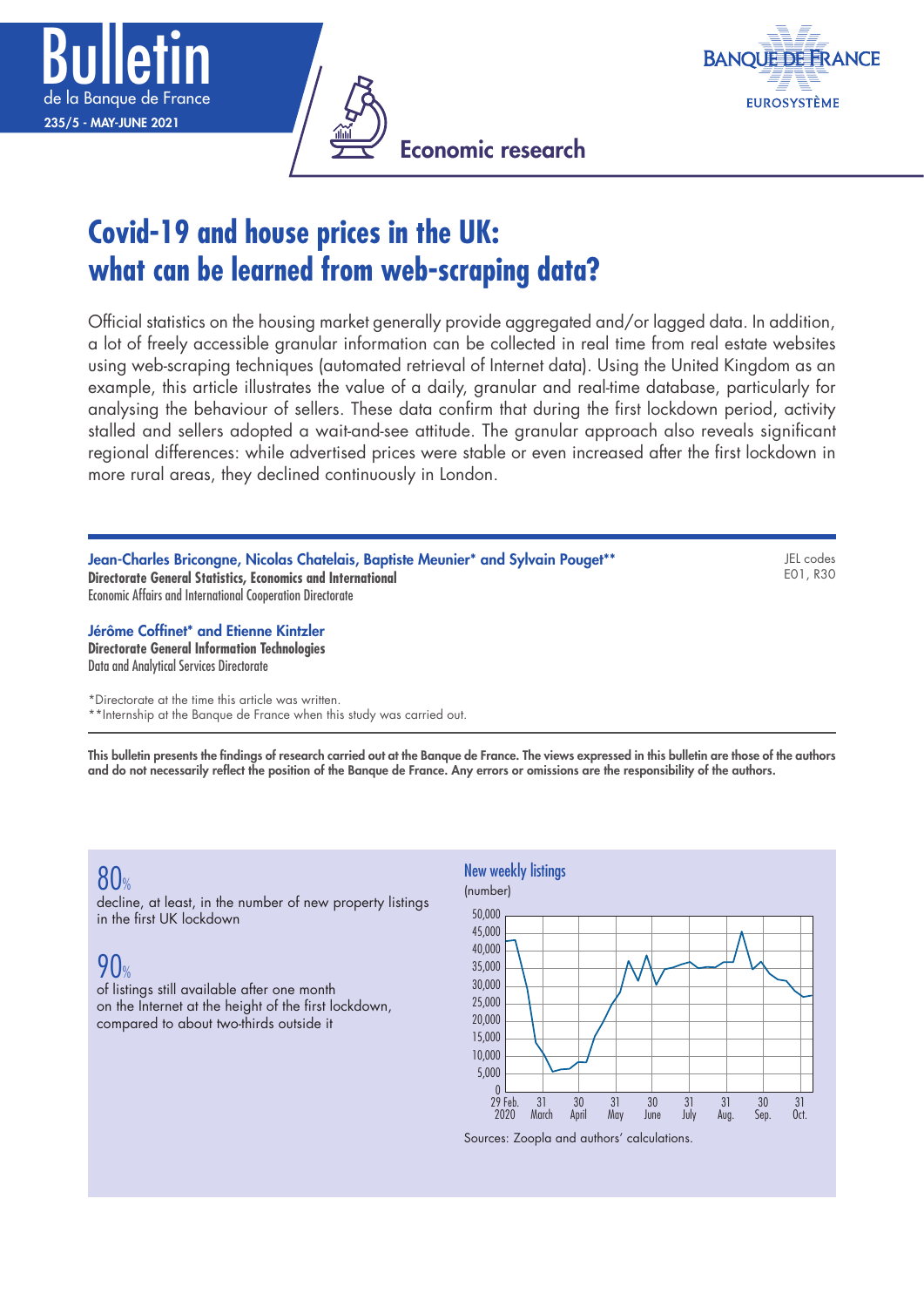





## **1 Data from real estate websites: a useful supplement to official real estate statistics**

Using alternative data makes it possible to construct indicators more rapidly (real-time daily indices vs. monthly/ quarterly with a lag) and with greater granularity (e.g. at the postcode level) than is possible with official statistics. In this case, thanks to the higher level of granularity; we can detect imbalances in local housing markets. From a broader perspective, this article reflects recent attempts by economists to construct high-frequency indicators (e.g. Lewis et al., 2020). The availability of these indicators has become especially urgent due to the Covid-19 crisis and the sudden fluctuations in activity (see for example Bricongne et al., 2020). Indeed, it is even more important to make use of these data in real time during crisis episodes such as the Covid-19 pandemic, as the delays in the publication of traditional statistics means that economic downturns are only captured with a lag.

For instance, a large amount of data is publicly available in real time on real estate websites. This is particularly true for the UK housing market where 92% of estate agents advertise on Internet.<sup>1</sup> The economic literature includes examples of the use of alternative data to monitor the housing market, such as Kulkarni et al. (2009) with Google Trends or, more recently, the use of web-scraping to analyse the housing market (e.g. Hanson and Santas, 2014 or Bricongne et al., 2019). This paper focuses on the sellers' perspective (which is precisely what is achieved by real estate web-scraping, where the data are posted by the sellers, as opposed to final transaction data that result from the interaction between sellers and buyers) and derives indicators from their perspective. It covers the UK market in this unique period of Covid-19 and Brexit – although this approach can be transparently extended to other geographical areas.

Official statistics on residential real estate are relatively incomplete and available with a lag. In the United Kingdom, the main indicators (price indices, construction

sector surveys, new build index, detailed transaction data, etc.) are generally published monthly, at least 10 to 15 days after the end of the month, or more depending on the source and type of data. This lag time is generally longer in most other OECD countries, which would make alternative statistics even more useful. Furthermore, in the UK, statistics are not always available at a very detailed sub-national level, while discrepancies between urban – notably London – and rural areas have been identified in the literature (e.g. Poon and Garratt, 2012). However, individual transaction data may be available, but this is still limited to a few countries, including France.2

# **2 Two important innovations: real-time monitoring and monitoring from the seller's perspective**

Using data from web-scraping, daily statistics on the housing market are available ahead of official statistics. Interestingly, location data can also be used to construct these indicators at a very granular level. This makes it possible to monitor several common indicators (e.g. prices, number of new construction projects) with improved speed and maximum granularity compared to official statistics.

Furthermore, constructing data from listed/online offers gives the **sellers' perspective** – which is not the case with the usual statistics based on transaction data from comparing supply and demand. This innovative approach allows us, for example, to monitor the **number of new** listings which, adjusted for seasonal variations, indicates whether sellers wish to put their properties on the market.<sup>3</sup> A deviation from its "normal" value would mean that sellers are anticipating (or facing) a housing market shock. These data also enable us to monitor **changes** in the price of a listing over time. A deviation from the "normal" adjustment path (because even under stable economic conditions, sellers can adjust their prices over time to adapt their initial valuations) could signal an

<sup>1</sup> Source: *National Association of Realtors*, available at this link: *<https://www.nar.realtor/sites/default/files/documents/2018-real-estate-in-a-digital-world-12-12-2018.pdf>* The coverage of the sites used may vary from region to region, but in all cases it is sufficiently high to ensure good representativeness at sub-national level

<sup>2</sup> See: *<https://app.dvf.etalab.gouv.fr/>*

<sup>3</sup> It is also possible to ascertain the buyers' point of view through, for example, Internet searches.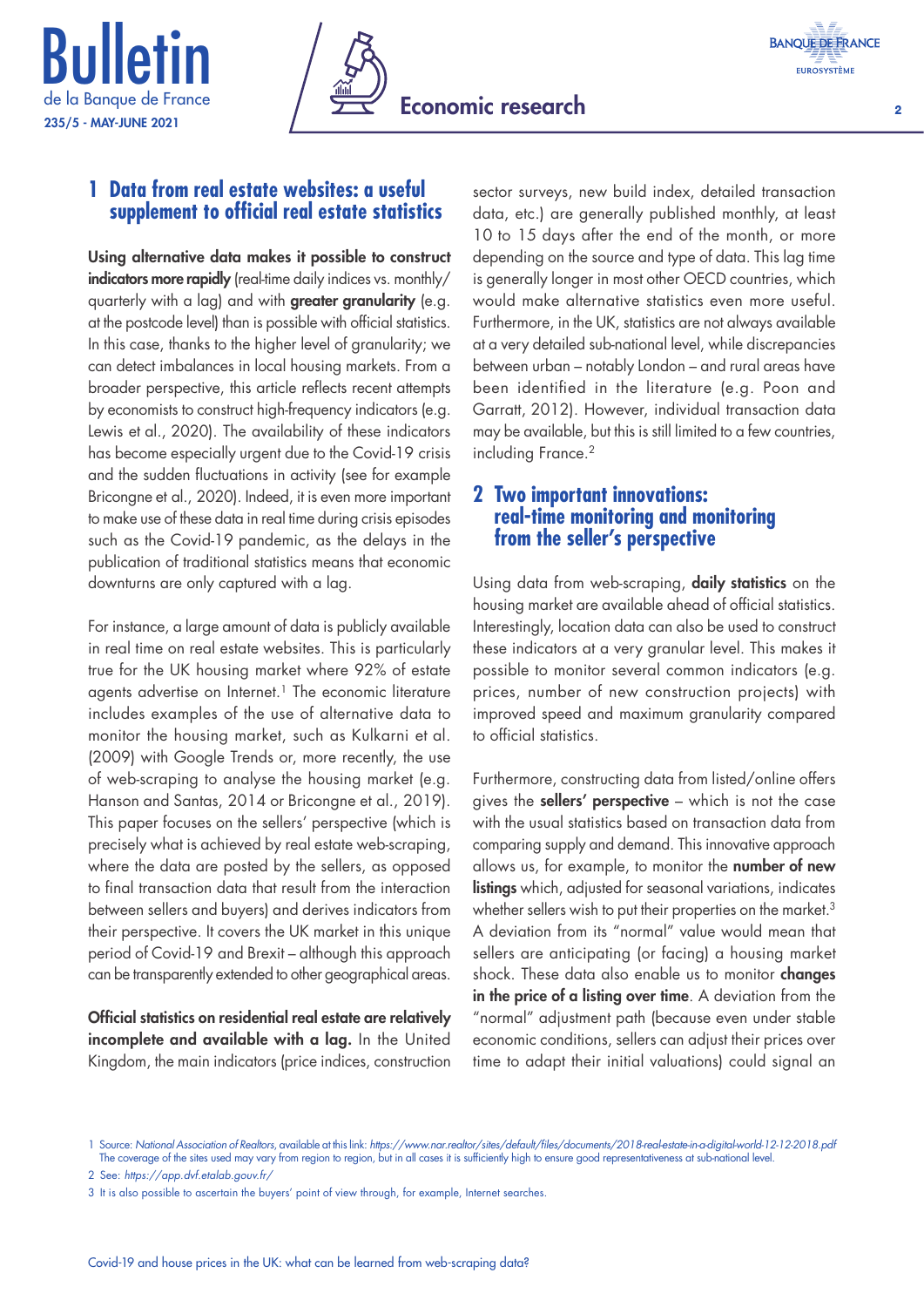



3

#### BOX

### A very granular daily database

The data are extracted through a daily automatic upload of data on the Internet from the major real estate classified ad sites in the UK: Rightmove, Zoopla and OnTheMarket. To improve coverage of more specific regions, PropertyPal – a property site specialising in Northern Ireland – and S1Homes, its counterpart for Scotland, are also included. Through these websites, more than 1.5 million real estate listings are downloaded on average every day, corresponding to the total stock of available listings. About two-thirds of these are sales offers (see table). Zoopla data have been extracted since the beginning of March 2020, while data from other websites have been available since July 2020.

#### Average number of web-scraped listings per day

| (per single URL) |                    |         |            |        |
|------------------|--------------------|---------|------------|--------|
| Name of site     | <b>Residential</b> |         | Commercial |        |
|                  | Sale               | Rental  | Sale       | Rental |
| Zoopla           | 300,000            | 200,000 | 15,000     | 35,000 |
| Rightmove        | 500,000            | 200,000 | 20,000     | 25,000 |
| OnTheMarket      | 250,000            | 100.000 | 5.000      | 10.000 |
| .                | .                  |         |            |        |

Sources: Websites Zoopla, Rightmove and OnTheMarket; authors' calculations.

Note: The URL, or Uniform Resource Locator, commonly refers to an Internet address, in this case corresponding to a listing ad.

For each listing, information describing in detail the dwelling, the type of transaction and the price, and especially its location, is retrieved at a very granular level. Information may differ between sites, but for the main provider Zoopla, the following information is available for residential listings: city, postcode, address, size, type of transaction (sale, rental), type of building (new or existing), number of bedrooms, number of bathrooms, number of living rooms, general description (e.g. "nice flat with terrace in a safe area"), and type of property (e.g. flat, duplex, freehold, etc.). By having access to detailed information, not only objective, but also possibly more subjective, it is possible to better identify the factors that can affect the price of a listing (location, type of property, neighbourhood, etc.). In particular, the general description contains keywords that refer to additional facilities (e.g. "balcony", "terrace", "garage") that may increase the price of the property.

Once the data are extracted, they are quality-checked. Data on surface areas are missing for a significant share of listings of certain types of property. The surface area is usually given for higher quality dwellings likely to be of interest to international buyers, such as large flats in London. Due to this selection bias, the authors do not use surface area data and focus on absolute house prices rather than prices per square metre, as is the case in most official statistics. It can therefore be implicitly assumed, when analysing changes in absolute prices, that average surface areas change little over time, even if certain atypical episodes such as lockdowns can lead to possibly non-negligible composition effects. Any duplicates that may exist on the same site are also stripped out. For dwellings with the same address, description and price, only one listing is kept. However, this filtering is only carried out for existing dwellings. In the case of new dwellings, an apparently similar listing may correspond to different properties because several dwellings with comparable features may be posted simultaneously on the same site.

.../...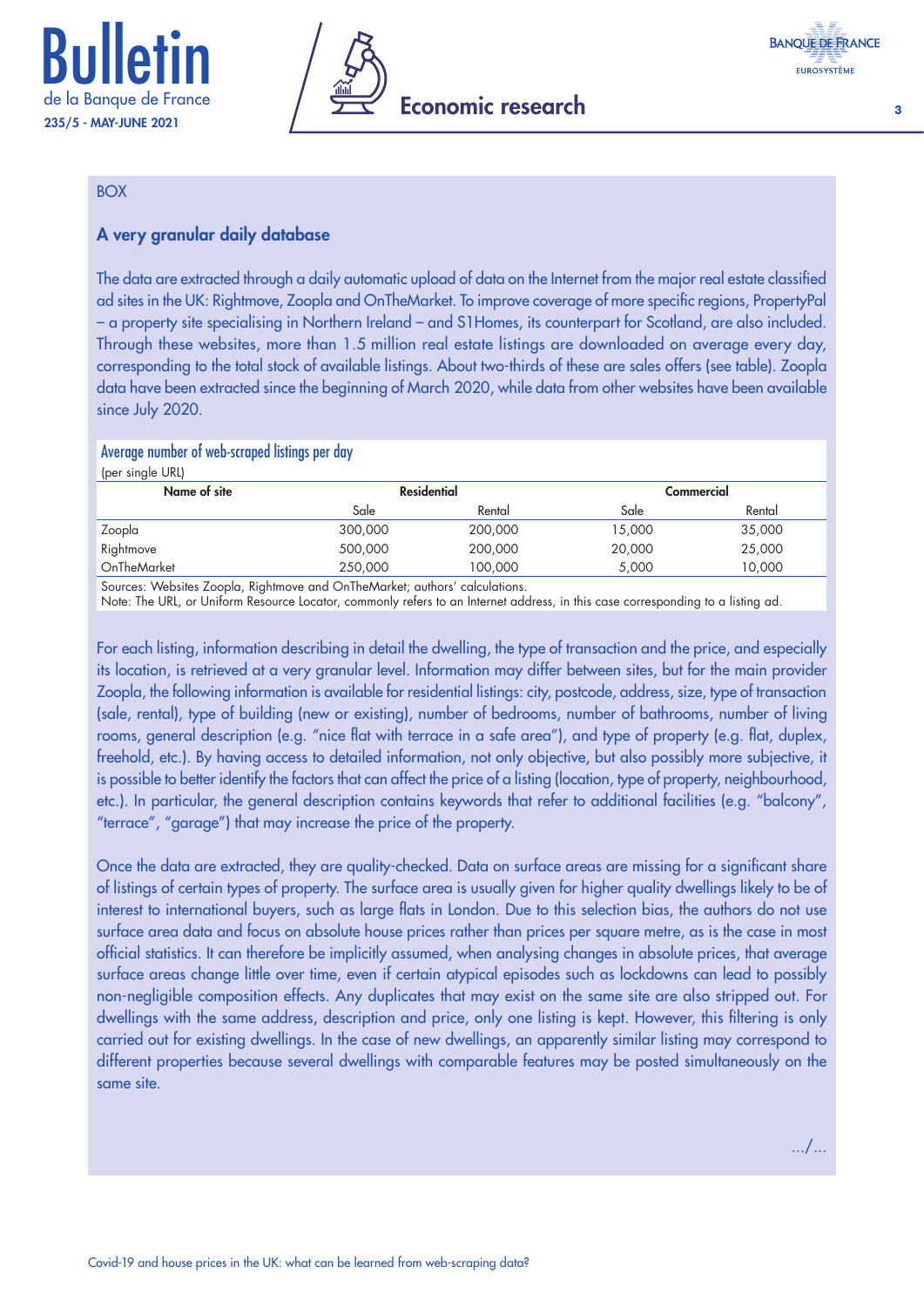





The data are also filtered according to their category because we chose to focus on residential real estate and not include commercial real estate, even though this is feasible and useful, at least for some segments, given the financial stability issues. Commercial real estate has distinct characteristics and cycles and gives rise to fewer observations. Assets such as car parks, mobile homes or land are also excluded. Furthermore, a number of properties are sold by auction in the United Kingdom: in this case, the advertised price is in fact the reserve price. Therefore, such listings are not included. Other outliers are stripped out by winsorising<sup>1</sup> at 1%.

1 The statistical procedure for reducing the impact of extreme or unrepresentative values in the estimation of a distribution parameter of the mean or standard deviation.

episode of stress. This new approach is based on listings, i.e. at an early stage in the process of a property sale, which should in principle allow for a faster detection of market turnarounds. Conversely, official statistics are compiled using completed transactions. In extreme cases, if sellers find it more difficult to sell their homes, transaction data could become unavailable while plentiful information on downward adjustments to the prices of listed properties would still be available. It should be noted, however, that part of the price adjustment can occur at the time of the transaction, reflecting the negotiation margin, which provides information on the state of the market and which can be reconstructed by matching, as far as possible, listings and transactions (see below).

Statistics calculated from the seller's point of view should therefore not necessarily be compared with official statistics, as they provide a complementary viewpoint.<sup>4</sup>

Furthermore, the innovations of real-time tracking and the seller's perspective are not specific to the UK case, as they would be applicable to most other countries.

# **3 Illustration with the UK residential housing market during the Covid-19 crisis**

A first illustrative indicator is the number of new listings – which reflects whether sellers are selling their properties at the right time. Chart 1 below shows the weekly number (which has the advantage of eliminating seasonal variations within a week) of new listings. There was a wide variability in this number, which was five to six times lower during the (first) lockdown than after or before it.

Another indicator is the number of listings still available after one month on the Internet (see Chart 2): the impact of lockdown is visible with around 90% of listings published at the end of March/beginning of April still available one month later. After lockdown, the proportion gradually decreases and stabilises around its pre-lockdown level, i.e. about two-thirds of the total.

The granularity of the data makes it possible to analyse prices at the local level. Chart 3 shows price trends in four regions of England: the east of England, the

<sup>4</sup> For a possible comparison between the two approaches, it should also be borne in mind that the figures published in the UK generally show median rather than average developments, which can lead to significant differences, especially in areas such as London with a high proportion of expensive properties. A calculation of median prices from web-scraping data provides orders of magnitude closer to the official aggregated figures.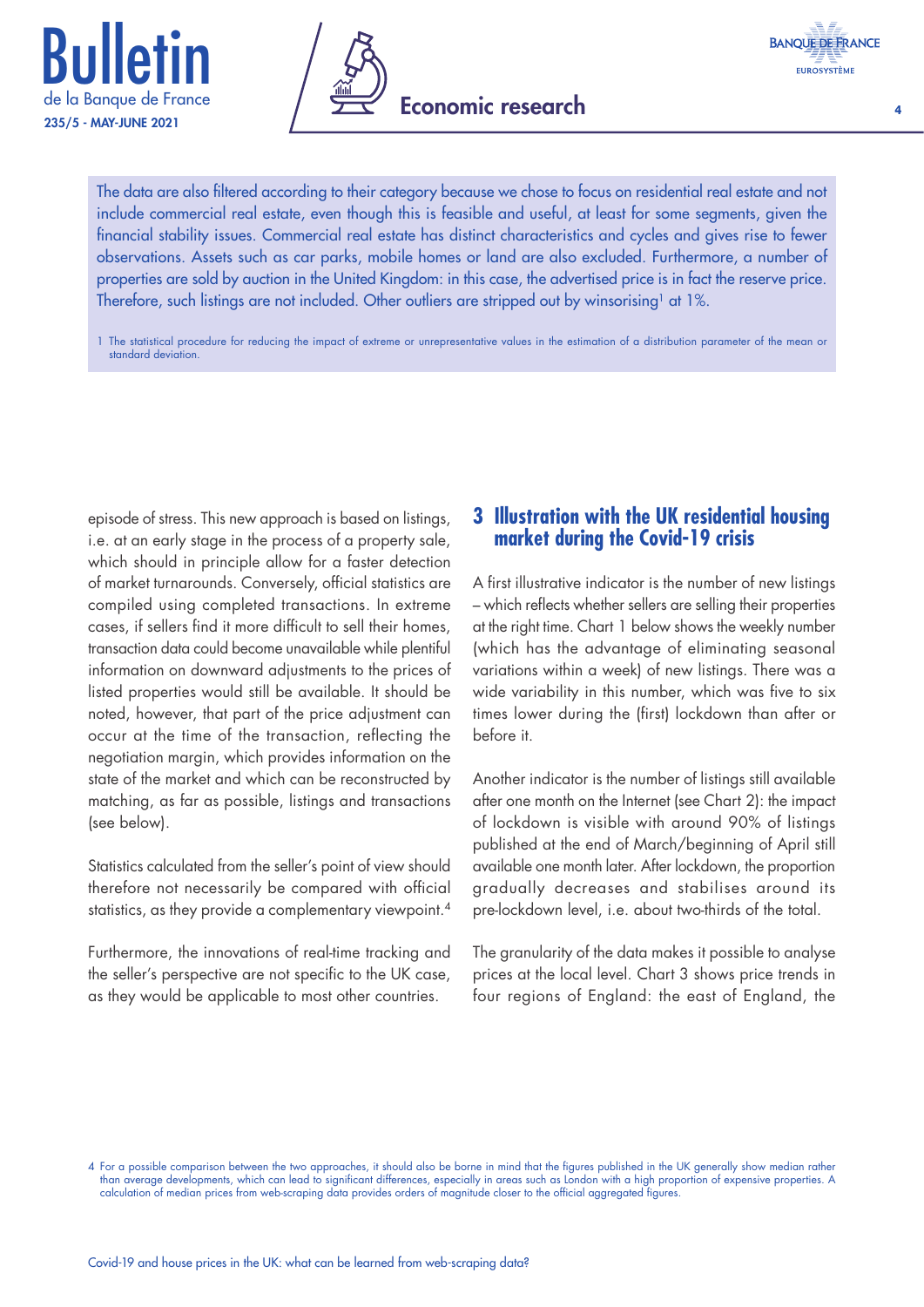









Sources: Zoopla and authors' calculations.

#### C2 Listings still available after one month on Internet

(in units and as a %)



Sources: Zoopla and authors' calculations.

#### C3 Average listing price by region

(in GBP by property)



Sources: Zoopla and authors' calculations.

south-east, the south-west and London. While the trends are relatively similar for the first three, with a certain stability or even a slight upward trend, London is different,with a continuous decline since May. As these prices are absolute and not per square metre, this decline may reflect a decrease in the listed price per square metre, a compositional effect with properties sold that are smaller or of lower quality, or a combination of both effects. However, it is reasonable to assume that these compositional effects remain relatively limited in magnitude over fairly short periods of time, and in any case smaller than the spectacular trends shown in Chart 3.

The prices displayed in Chart 3 are average prices, whereas official published data are generally closer to median prices. The aim of this study is not to reproduce the official statistics, but rather to supplement them. Nevertheless, a calculation of median prices would yield orders of magnitude close to the published statistics. It should be noted that the price trends are identical when using median or average prices. Similarly, to offset compositional effects between different types of property (studio flats, two bedroom flats, etc.), price indices by type of property are calculated: during the Covid-19 crisis, trends are also comparable between property categories.

Using scraped data, it is also possible to analyse how the price fluctuates for each listing. For instance, for each listing on a given day, the authors check whether it is still available the next day and whether its price has changed; the same process is then repeated on a daily basis. Comparing the listings for which the price changes to the total number of listings, it seems that only a minority (between 8 and 10%) experience price changes, 90% of which are downward adjustments. Chart 4 below provides an overview of the share of listings undergoing price changes after 7, 14, 21, 31 and 45 days on the market. This chart shows that at the beginning of lockdown, sellers were not yet ready to change their prices and preferred to adopt a wait-and-see approach: a significantly lower share of listings underwent price changes compared to the pre-lockdown situation, even after a prolonged period. However, after the first lockdown, the share of listings undergoing a price change (mainly downward adjustments) increased rapidly and stabilised at higher levels than in the pre-lockdown period, especially for listings that had been on the market for longer periods.

5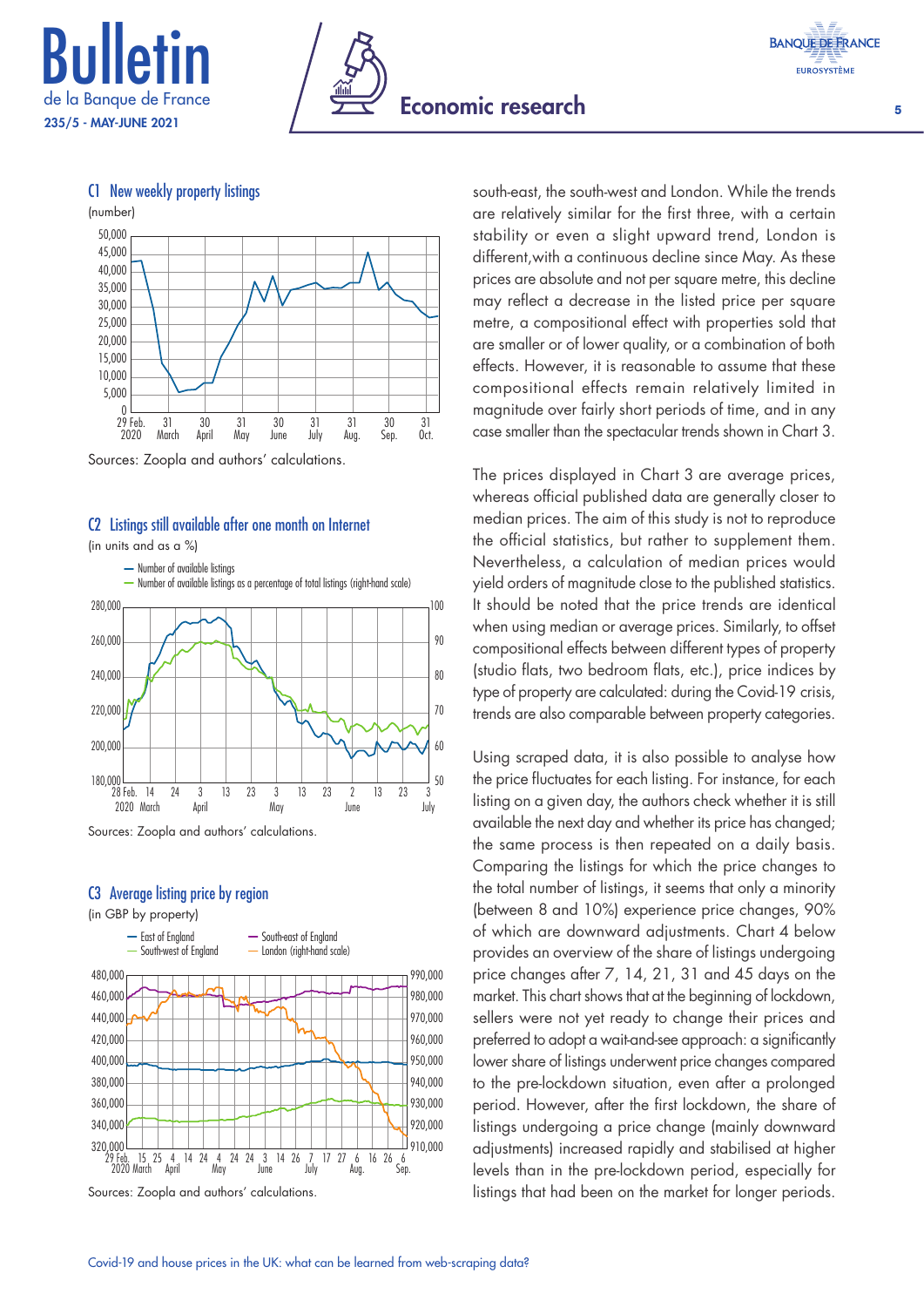





6

C4 Share of listings for which the price has been revised, according to the number of days

(%)



Sources: Zoopla and authors' calculations.

Note: Prices may be revised upwards or downwards, although downward revisions are far more common (around 90% of revisions), with price increases mainly concerning new dwellings (around 10% of the sample of dwellings). The inclusion of new homes (and their share) is consistent with the scope employed by the Office for National Statistics (ONS) for the calculation of the house price index.

## **4 In conclusion, a finer breakdown and new potential indicators of housing market stress**

As this article shows, web-scraping data offer a finer and more granular picture than traditional statistics, and allow for an analysis from the seller's perspective, which is particularly useful during unique episodes like the Covid-19 pandemic.

Moreover, these data should facilitate the construction of new stress indicators. By matching the data from the transaction5 and the property advertisement, it would be possible to calculate the difference between the observed price and the listed price,<sup>6</sup> and thus to measure the negotiation margin of buyers, depending on the geographical area and the period. An increase in this margin may be a sign of a market downturn.

Lastly, the same web-scraping methods can be used for variables other than house prices: rents, land prices, etc. This in turn makes it possible to construct other indicators useful for monitoring the housing markets, such as priceto-rent ratios, which provide an indication of returns.

<sup>5</sup> As the information available on the two sources is not exactly the same, a nearest-neighbour matching algorithm is used to identify the closest properties that have the highest probability of matching, taking into account their location, characteristics and period

<sup>6</sup> The calculations show that London has less negotiating leeway than other regions.